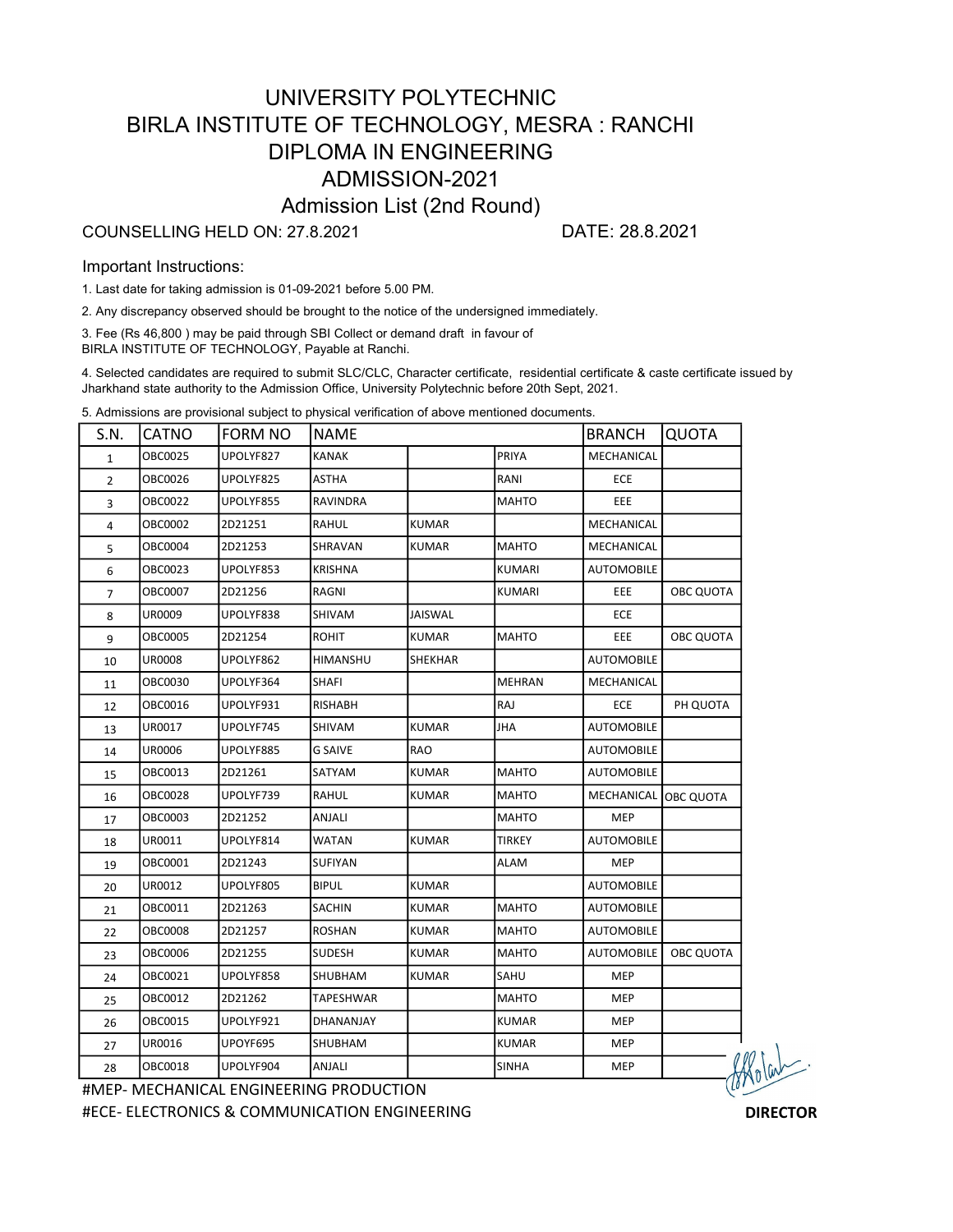# DIPLOMA IN ENGINEERING ADMISSION-2021 Admission List (2nd Round) UNIVERSITY POLYTECHNIC BIRLA INSTITUTE OF TECHNOLOGY, MESRA : RANCHI

COUNSELLING HELD ON: 27.8.2021 DATE: 28.8.2021

### WAITING LIST(CML)

| S.N. | CATNO          | <b>FORM NO</b> | INAMF            |               |                    | <b>BRANCH</b> |
|------|----------------|----------------|------------------|---------------|--------------------|---------------|
| 1    | <b>OBC0020</b> | UPOLYF935      | <b>RIYA</b>      |               | IKUMARI            | WL            |
| 2    | OBC0010        | UPOLYF783      | <b>AISHWARYA</b> | ARYA          |                    | WL            |
| 3    | UR0004         | UPOLYF906      | <b>IKASHISH</b>  |               | <b>ISHRIVASTWA</b> | WL            |
| 4    | UR0014         | UPOLYF752      | <b>ISHUBHAM</b>  | <b>SHARMA</b> |                    | WL            |
| 5    | <b>UR0003</b>  | UPOLYF235      | <b>AKASH</b>     | KUMAR         | IPASWAN            | WL            |
| 7    | OBC0019        | UPOLYF927      | <b>SOURAV</b>    |               | IKUMAR             | WL            |
| 8    | OBC0024        | UPOLYF843      | IRAJNISH         |               | <b>PRAKASH</b>     | WL            |

**DIRECTOR**